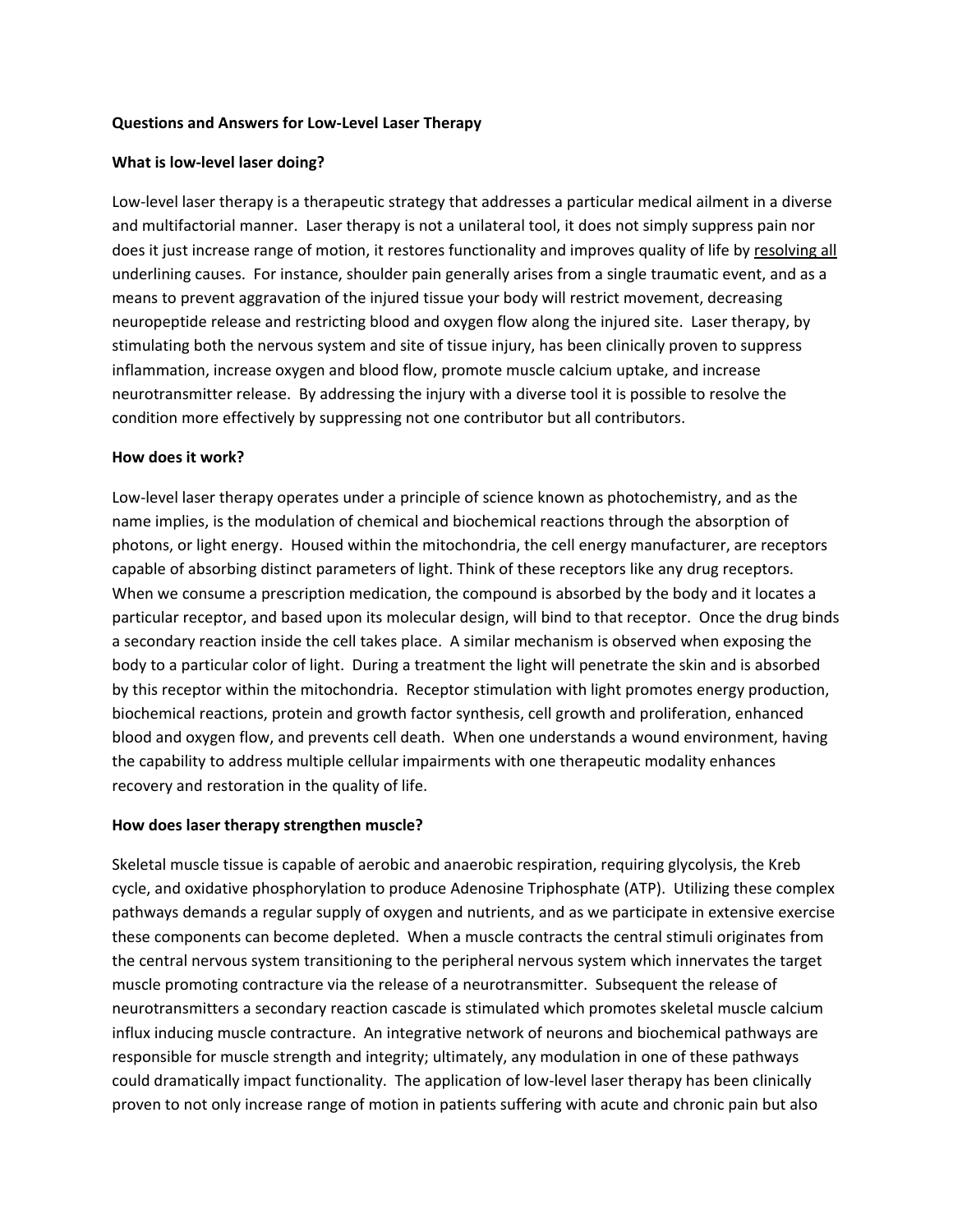reduced the overall pain experienced by the patient after one application. Delivering specific parameters of light can increase ATP production, promote calcium influx, and support proper nervous system function and neurotransmitter release. As a simple acute injury can modulate muscle function resulting in a chronic pain state, the application of laser can support muscle strength and improve range of motion by preventing tissue plasticity.

# **How can low‐level laser therapy penetrate through clothing?**

The application of a line‐generated beam delivered by a low‐level laser device emits approximately 45 Bn photons every second. And although clothing material will demonstrate some degree of photon inhibition, the reaction at the cellular level is truly a 1 to 1 reaction, requiring only one photon to excite one electron positioned within the photoreceptor. Although producing a clinical outcome necessitates more than one photon, clothing will not serve as a completely restrictive barrier therefore clothing will enable a clinically significant amount of photons to penetrate.

# **Why can't I feel anything during a treatment?**

Low-level laser therapy does not deliver a significant amount of energy therefore no friction-like reaction occurs which produces heat. Further, the type of energy delivered does not vibrate or oscillate the cell therefore no photo‐acoustic sensation is experienced. Low‐level laser therapy operates at the sub‐atomic level stimulating electrons that are positioned around atoms, and subatomic stimulation is responsible for altering photoreceptor behavior and conversely cell metabolism. Since the biochemical response to laser therapy primarily depends on the color of light and not the output energy, the sensation experienced is similar to what is felt when consuming a prescription medication, none. Millions of biochemical reactions are taking place at this very moment without any comprehension or recognition, and low‐level laser therapy is applied to stimulate or enhance naturally occurring reactions, which are struggling to proceed or being overexpressed in an injured state. Even though laser has always been associated with burning and tissue destruction, low‐level laser therapy on the other hand operates under very similar parameters to a prescription medication, producing no macroscopic sensation but directly impacting how the body's cells function and behave.

## **How can a response be produced in a matter of a few seconds?**

The body is principally a collection of molecules organized founded upon their unique chemical charges and disposition to participate in a reaction. The manner in which a chemical reaction proceeds depends on atomic collision and if that encounter participates at the right force while having proper electron orientation. Since low‐level laser therapy is responsible for modulating the energy state in which electrons reside an immediate increase in the rate at which the photoreceptor functions coupled with an elevation in energy production is observed.

# **Why aren't other doctors using this technology?**

Low-level laser therapy is not a new technology; in fact, light-based therapy dates back as far as 1,500 BC when Egyptian cultures built solariums at the top of mountain ranges to harness ultraviolet light to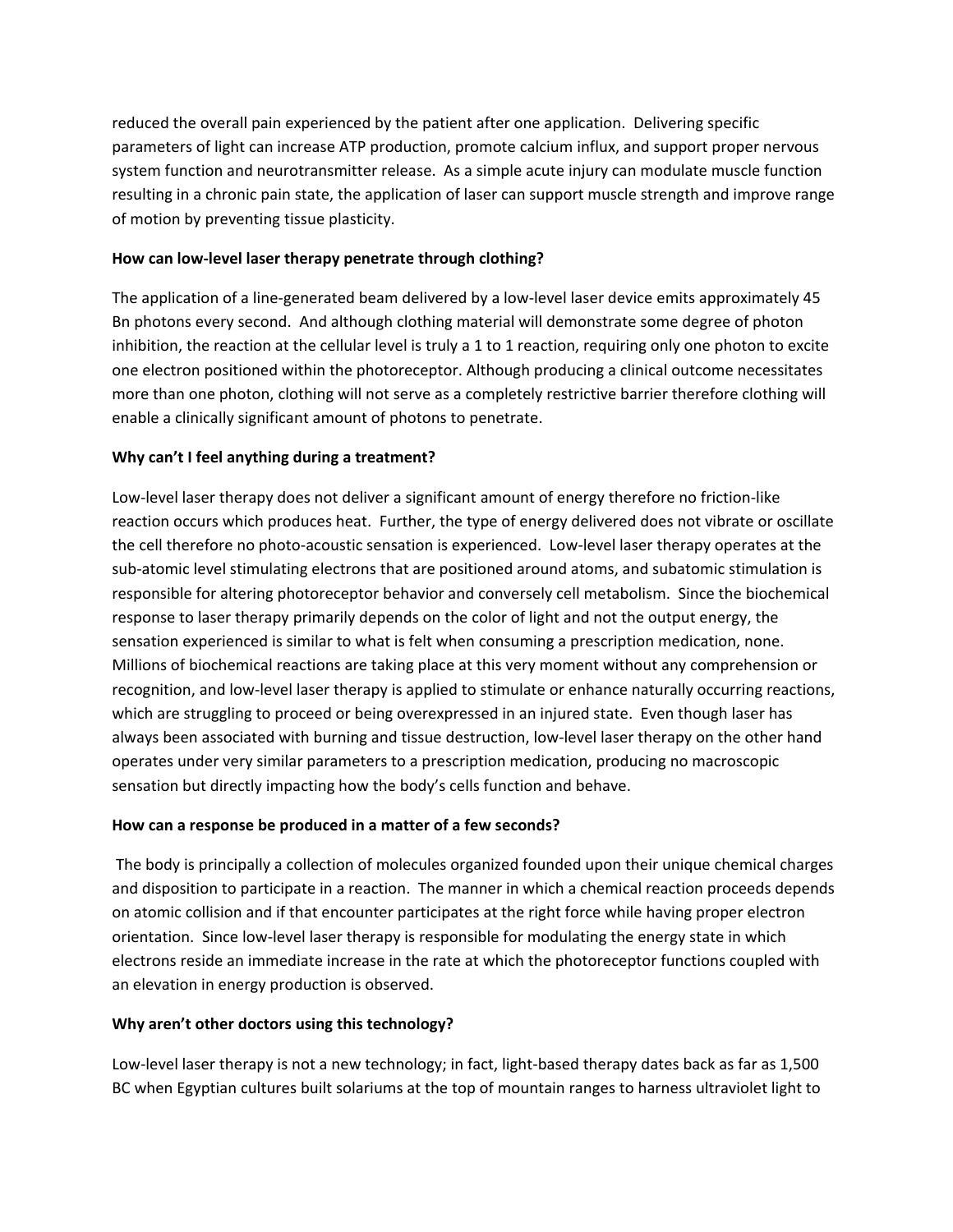treat certain skin disorders. Laser therapy has been studied extensively starting in the early 1960's and has earned over 1,500 peer reviewed publications. The one limitation of this application has always been the delivery mechanism, in order to generate a coherent light source in which the photons move in parallel with each other a small dot was required, obviously not practical within a clinical setting. Although an extensive body of research highlighted the efficacy of this technology it was simply not practical. However, in 1998 Erchonia Corporation designed the first line‐generated coherent laser light source which enabled clinicians to treat with an appropriate photon configuration over an acceptable surface area. Although this innovative mechanism provided functionality to low-level laser therapy the science in which it operates under is relatively new and presently not taught within health care related institutions. Everyday more and more physicians are observing the benefits of this technology, and as new studies are published which illustrate the therapeutic benefit of this application more physicians are embracing this technology. Presently, laser therapy is used across a wide-assortment of medical disciplines to treatment a diverse arrangement of medical ailments. It is through science that laser therapy will prevail.

### **Why not use a laser pointer?**

Although a laser pointer is an actual laser perhaps possessing the correct wavelength there are power considerations that are important. Laser therapy is very similar to the parameters required for drug success. For instance, when one consumes a medication it is the molecular structure of the drug that is the driving factor for therapeutic success. Similar to this notion is the wavelength or color of the laser device, if the color is not correct therapeutic efficacy will be lost. Another component of a medication that must be satisfied is dosage, in order to produce an outcome the dosage must be correct, too little there is no response too much an adverse event can be provoked. Similarly, laser therapy must be delivered at the appropriate dosage and a laser pointer is does not provide enough energy, conversely too much power can induce an inhibitory or damaging effect. Laser therapy must fulfill stringent parameters to display a clinical response.

## **How far does laser penetrate?**

Next time you are enjoying a sun filled day, look up at the sun and close your eyes, the world of red light you perceive an no other color is the penetration of red photons being interpreted by the light receptors present within your eye. Although this is an elemental description it clearly illustrates the penetrative capacity of red photons. A vast amount of clinical data also supports the manner in which various wavelengths can penetrate the skin barrier and provoke a biochemical reaction. Numerous peer‐ reviewed published articles highlight that subsequent to laser therapy the treatment group receiving light therapy demonstrate marked improvement when compared with the placebo "sham device" treated group. Further, *in vivo* or *ex‐in vivo* studies have quantified the amount of light that can penetrate various degrees of skin thickness and other tissue structures. If laser therapy was unable to enter the skin barrier the earliest clinical trials would have demonstrated an ineffective remedy, but as this technology expands and a greater collection of patients benefit, it is clear that the argument pertaining to depth of penetration is not warranted. On a separate note, subsequent to laser histological evidence reveals an upregulation of intercellular communicators that can promote a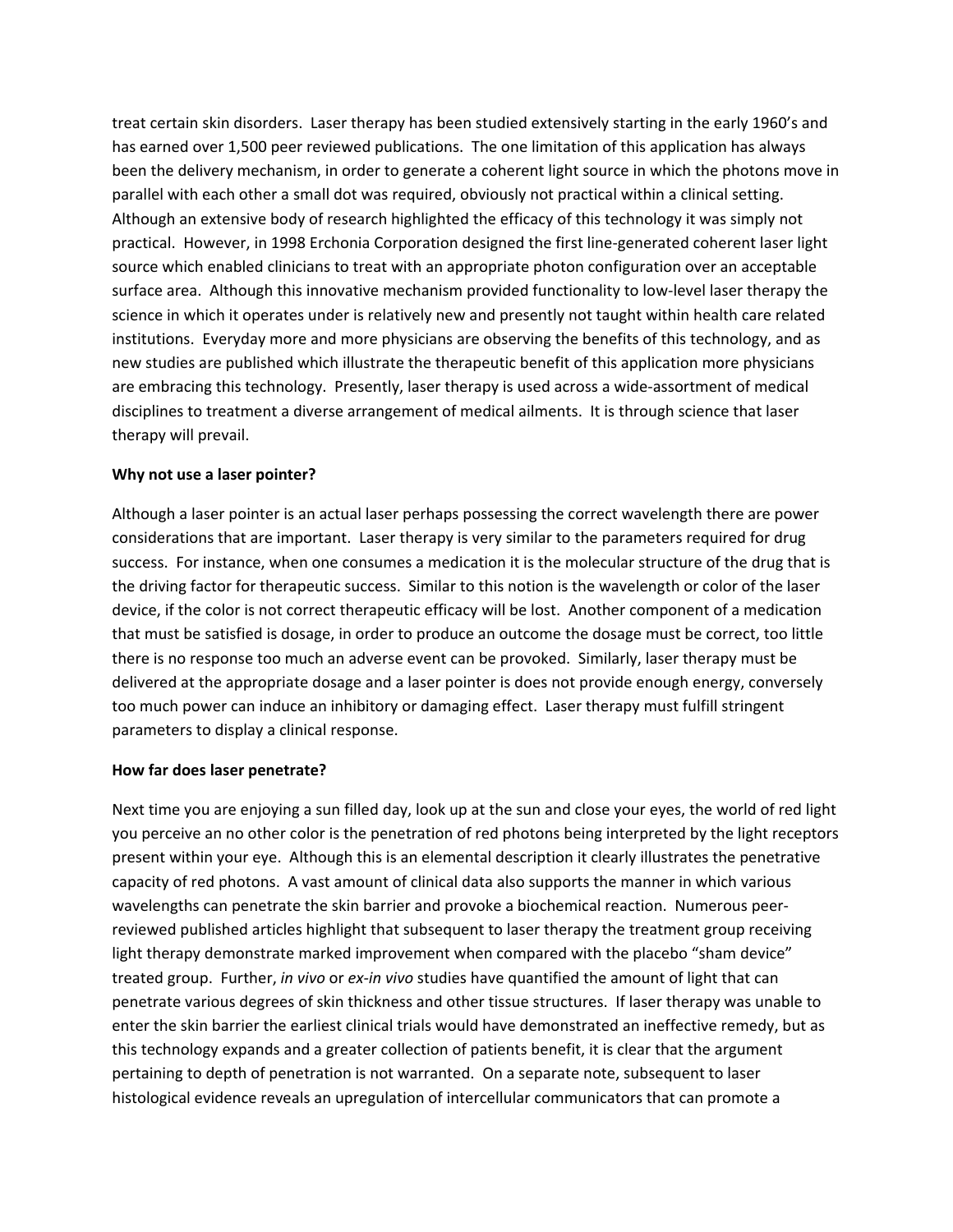response in non‐laser stimulated cells implying that the penetrative effect may be independent of the photon itself. No matter the degree of complexity associated with laser therapy regarding its acute and systemic effect, what is well established is that laser therapy, within a proper clinical trial model reveals consistent positive outcomes compared to a placebo‐controlled group receiving a sham treatment.

## **How long does it last?**

Low‐level laser therapy is a multifactorial approach and when partnered with neuromusculoskeletal techniques the therapeutic strategy can potentially address the underlining condition and results can last until the tissue is re‐aggravated. Clinical studies demonstrate that the positive outcomes associated with laser therapy are immediate and can last many weeks but like many therapies laser requires numerous treatments to effectively resolve the underlining etiologies responsible for producing pain. Treating the point of injury can dramatically improve blood and oxygen flow, downregulate pro‐ inflammatory cytokines, and promote muscle activation and strength, but if the injury is not resolved inevitably these beneficial components will become overwhelmed and the pain will return. Coupled with preventive care a treatment series with low-level laser therapy delivered by a trained professional can generate long‐term results.

## **When do you use it?**

Tissue plasticity associated with neuro‐plasticity is believed to be the major contributor of an acute condition transitioning into a chronic state; therefore, laser therapy should be applied immediately following an acute injury. Early therapeutic intervention can prevent the deactivation of agonist muscle tissue, restore range of motion, and suppress injury progression. Stimulation of along the injury site as well as the muscle tissue adjacent and the nervous system innervating the extremity can ensure the damage is approach from an all‐encompassing perspective enhancing a patient's recovery. Laser therapy represents a therapeutic model that can serve both an early and late intervention role, but for long-term benefits and prevention of an injury transforming into a chronic state, laser therapy should be applied early and often.

## **Why do you not just treat the acute point?**

A wound or injury is not an acute disorder, it is representative of broader deficiencies and therefore the therapy should respect the diverse pathophysiology. Healing requires an orchestra of proteins and cells functioning in a coordinated effort to mend the impaired tissue, an effort incorporating multiple bodily systems. For instance, proper wound closure requires the release of neuropeptides and proper skeletal muscle function necessitates the release of the neurotransmitter acetylcholine. Without stimulation or activation of the central and peripheral nervous system a major factor for injury repair is disregarded. Understanding the diverse mechanism low‐level laser therapy is applied at both acute and systemic regions to activate all bodily systems participating collectively for proper wound or injury healing.

#### **Why not receive just one treatment**